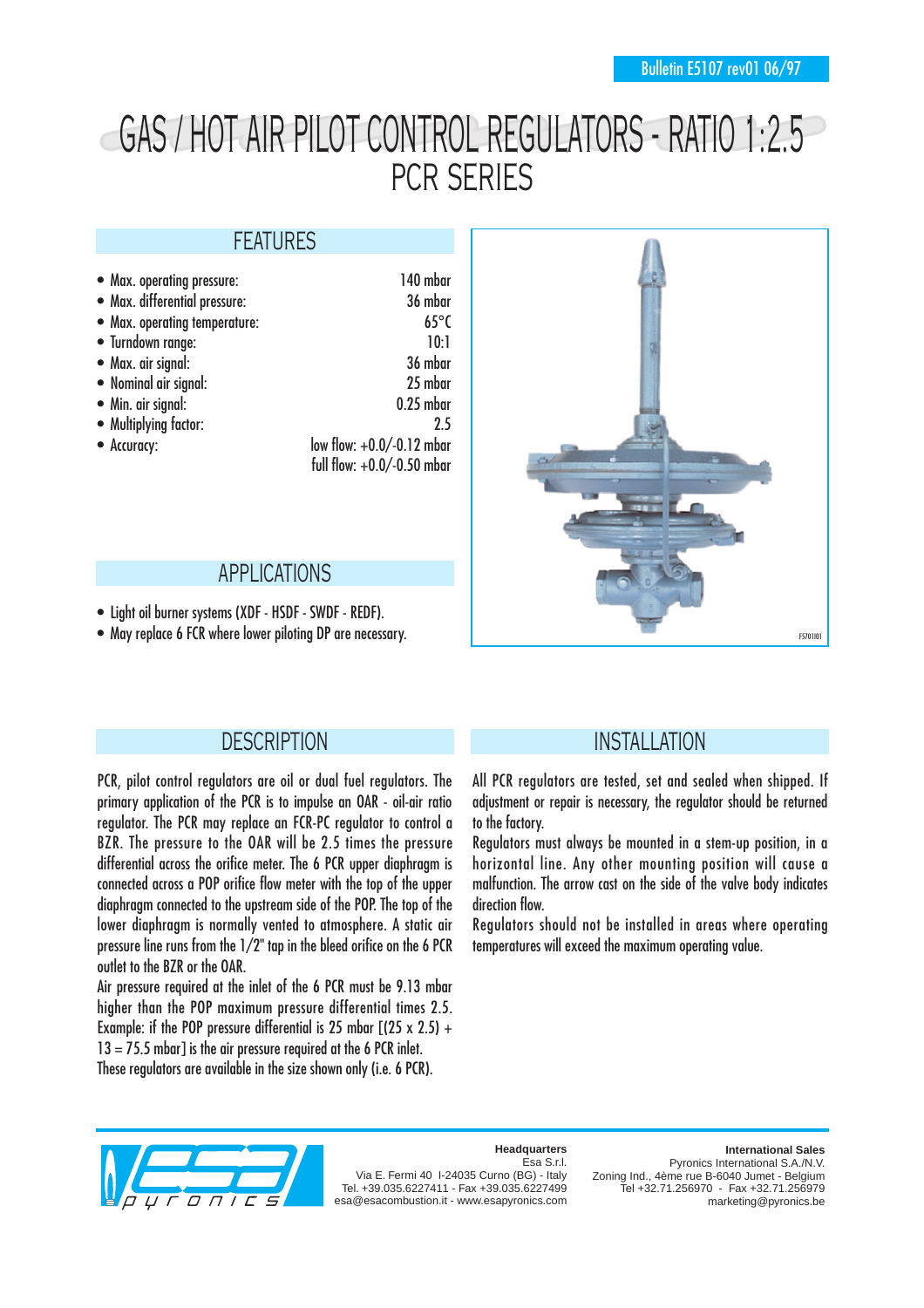# CAPACITY TABLE



Natural gas flow @ 20 $^{\circ}$ C S.G. = 0.6 (Nm $^{3}/h$ )

G5107I01

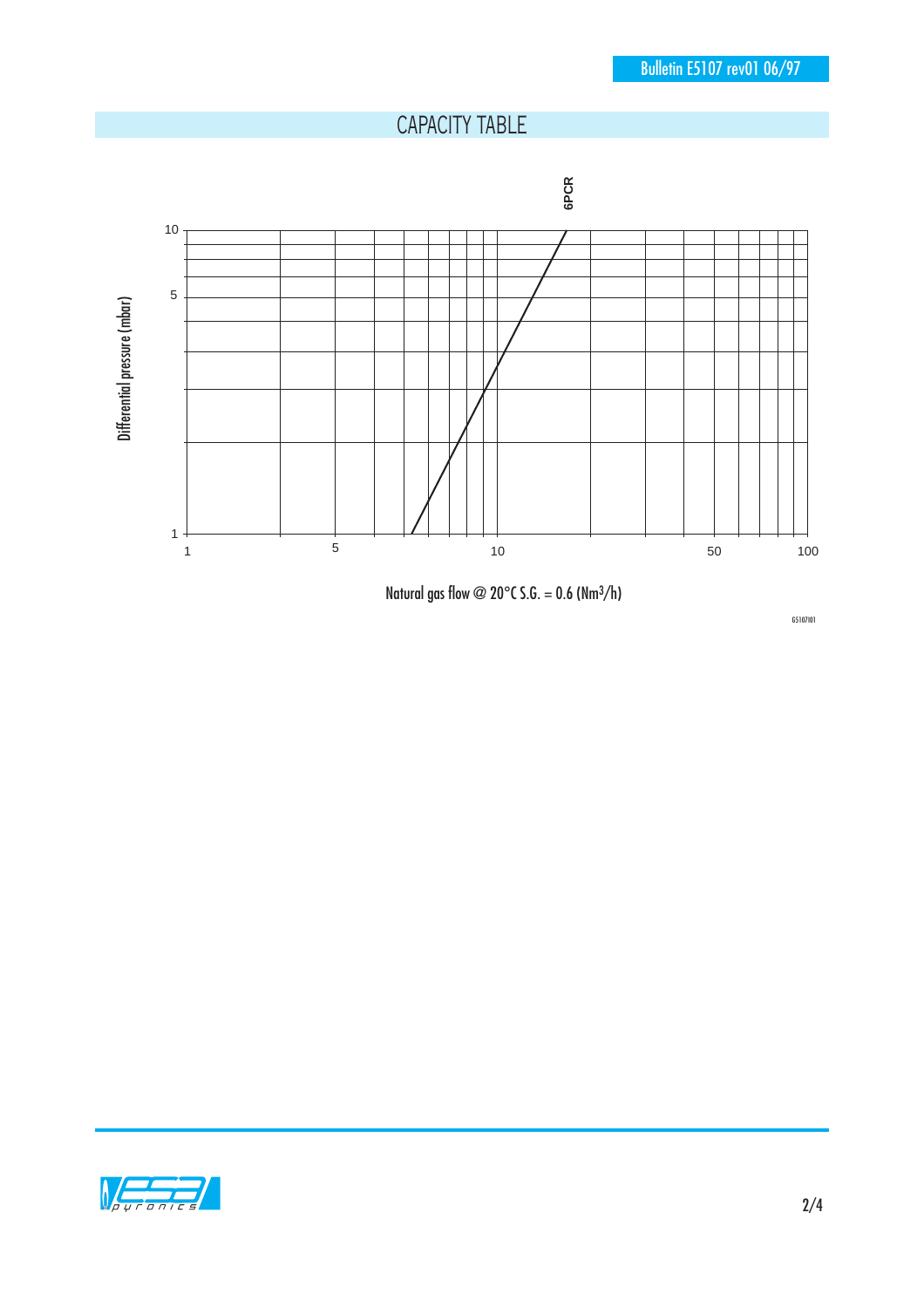## EXAMPLE OF APPLICATION